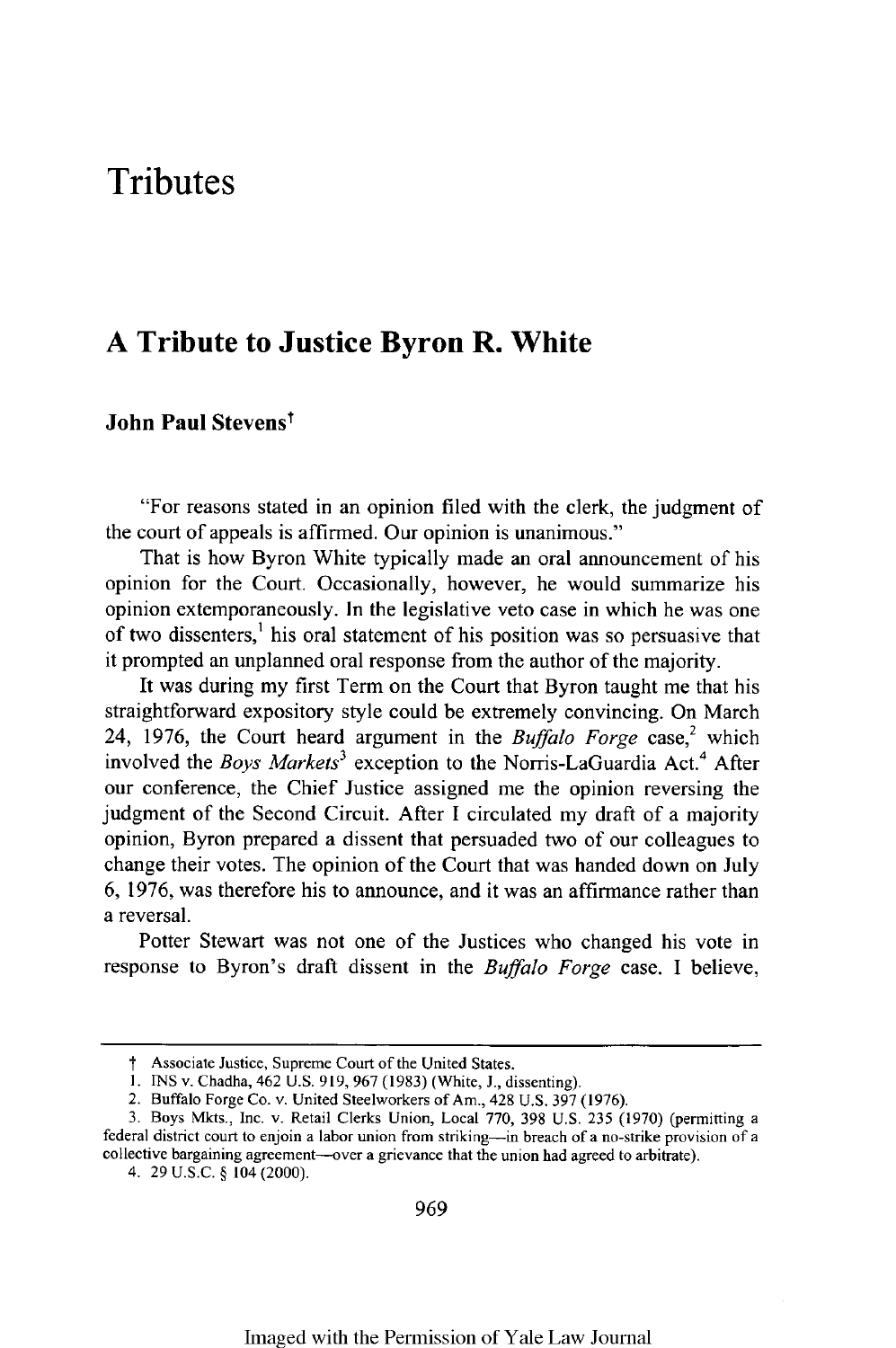however, that Byron's opinion in an earlier case, *Griswold v. Connecticut,5* had a significant impact on Potter's appraisal of a constitutional issue of profound importance—the doctrine of substantive due process—in later cases. The basic issue raised in *Griswold* was whether the Federal Constitution contains a substantive constraint on a state's power to prohibit the use of contraceptives by married couples.<sup>6</sup> Connecticut's answer to that question was succinctly stated in its brief on the merits:

#### SUMMARY OF ARGUMENT

The decision of the General Assembly of Connecticut that the use of contraceptives should be banned is a proper exercise of the police power of the state.<sup>7</sup>

By a 7-2 vote, the Court rejected that submission, relying on three quite different rationales: a right to marital privacy created by the "penumbras" emanating from various parts of the Bill of Rights,<sup>8</sup> a right to marital privacy protected by the Ninth Amendment,<sup>9</sup> and the substantive content of the Due Process Clause itself.<sup>10</sup>

Justice Stewart's dissent, like Justice Black's, $11$  rejected all three rationales, $12$  viewing the liberty protected by the Due Process Clause as extending only to a guarantee against vague statutes and procedural unfairness.<sup>13</sup> While Justice White also rejected the first two rationales advanced in support of the Court's holding, he, like Justice Harlan,<sup>14</sup> concurred in the Court's judgment.<sup>15</sup> In doing so, Justice White relied squarely on the proposition that the Clause itself protects a realm of personal liberty that the state may not regulate without substantial justification.<sup>16</sup>

In *Roe v. Wade*,<sup>17</sup> a later case involving the constitutionality of a Texas statute prohibiting abortions, which was also decided by a 7-2 vote, the roles of Justices Stewart and White were reversed. Of the four opinions supporting the Court's judgment, it was Justice Stewart's that

9. *Id.* at 499 (Goldberg, J., concurring).

<sup>5.</sup> 381 U.S. 479 (1965).

*<sup>6.</sup> Id.*

<sup>7.</sup> Brief for Appellee at 9, Griswold (No. 496).

*<sup>8.</sup> Griswold,* 381 U.S. at 484 (Douglas, J.).

<sup>10.</sup> *Id.* at 500 (Harlan, J., concurring in the judgment); *id.* at 502 (White, J., concurring in the judgment).

*<sup>11.</sup> Id.* at 527 (Black, J., dissenting).

<sup>12.</sup> *Id.* at 527-31 (Stewart, J., dissenting).

<sup>13.</sup> *Id.* at 528.

<sup>14.</sup> *Id.* at 499-502 (Harlan, J., concurring in the judgment).

<sup>15.</sup> *Id.* at 502-07 (White, J., concurring in the judgment).

<sup>16.</sup> *Id.* at 502-04.

<sup>17. 410</sup>U.S. 113 (1973).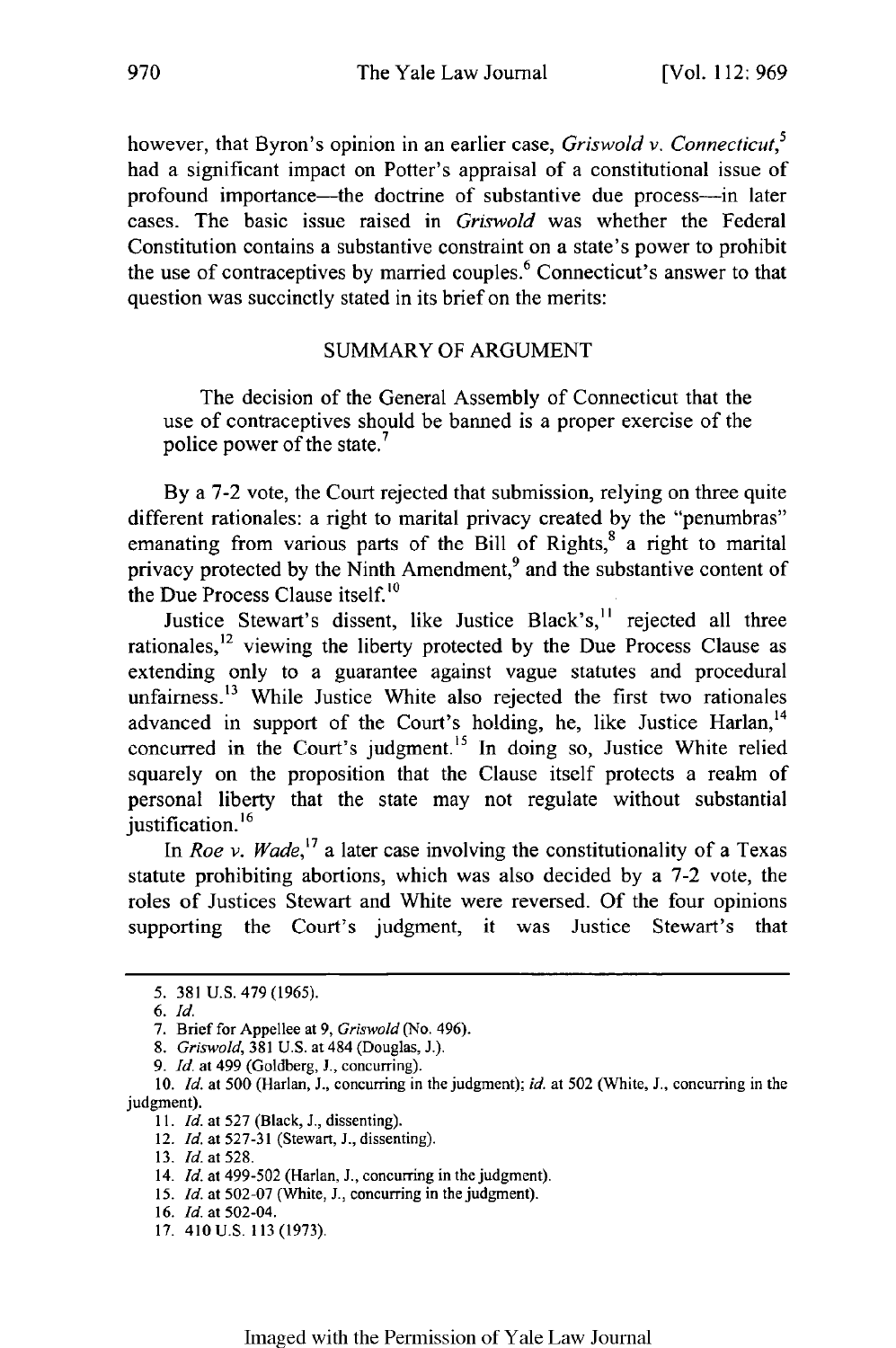#### Stevens

unambiguously relied on the doctrine of substantive due process.<sup>18</sup> Potter began by recognizing, as he had already done earlier in *Griswold,19* that Justice Black's opinion for the Court in *Ferguson v. Skrupa20* had "purported to sound the death knell for the doctrine of substantive due process. $^{221}$  Despite this supposed death knell, Potter argued that "the *Griswold* decision can be rationally understood only as a holding that the Connecticut statute substantively invaded the 'liberty' that is protected by the Due Process Clause of the Fourteenth Amendment."<sup>22</sup> Potter supported this statement with citations to Justice White's opinion in *Griswold,* and to the series of cases on which Justice White had relied in that opinion.<sup>23</sup> In his dissent, Byron did not disavow those cases, although he obviously construed them more narrowly than Potter did.<sup>24</sup>

Potter and Byron again disagreed with one another about the proper analysis of the next substantive due process issue to confront the Court after *Roe,* but this time it was Potter who took the narrower view. *Moore v. City of East Cleveland* involved the validity of an ordinance that permitted a grandmother to share her home with two grandchildren if they were brothers but not if they were cousins.<sup>25</sup> The net result of the six opinions analyzing the issue was a judgment invalidating the ordinance.<sup>26</sup> Potter and Byron both dissented, but for quite different reasons. In Potter's view, no constitutionally protected interest in liberty had been infringed, $2<sup>7</sup>$  whereas Byron refused to give the term "liberty" such a "crabbed construction."<sup>28</sup> In Byron's opinion. the infringing legislation was sufficiently justified by the city's interest in limiting the number of people who can occupy a single-family residence.<sup>29</sup>

Cases like *Griswold, Roe,* and *Moore* illustrate the inevitability of disagreement among independent and thoughtful judges charged with the task of interpreting broad language in the constitutional text. Students of those opinions sometimes infer that such disagreements are partly due to personal friction or disrespect. Nothing could be further from the truth. Indeed, I have often thought that Tranio's reference to litigating advocates applies with equally full force to members of our Court: "[A]s adversaries do in law—[we]

**<sup>18.</sup>** *Id.* at **171** (Stewart, **J.,** concurring).

<sup>19. 381</sup> U.S. at 528 (Stewart, J., dissenting).

<sup>20. 372</sup> U.S. 726 (1963).

<sup>21.</sup> *Roe,* **410 U.S.** at 167 (Stewart, J., concurring).

<sup>22.</sup> *Id.* at 168.

<sup>23.</sup> *Id.* at 167-71.

<sup>24.</sup> White's dissent from the holding in *Roe* is found in *Doe v. Bolton,* **410** U.S. 179, 221-23 (1973) (White, J., dissenting).

<sup>25. 431</sup> U.S. 494 (1977).

<sup>26.</sup> *Id.*

<sup>27.</sup> *Id.* at 536-37 (Stewart, J., dissenting).

<sup>28.</sup> *Id.* at 547 (White, J., dissenting).

<sup>29.</sup> *Id.* at 550-51.